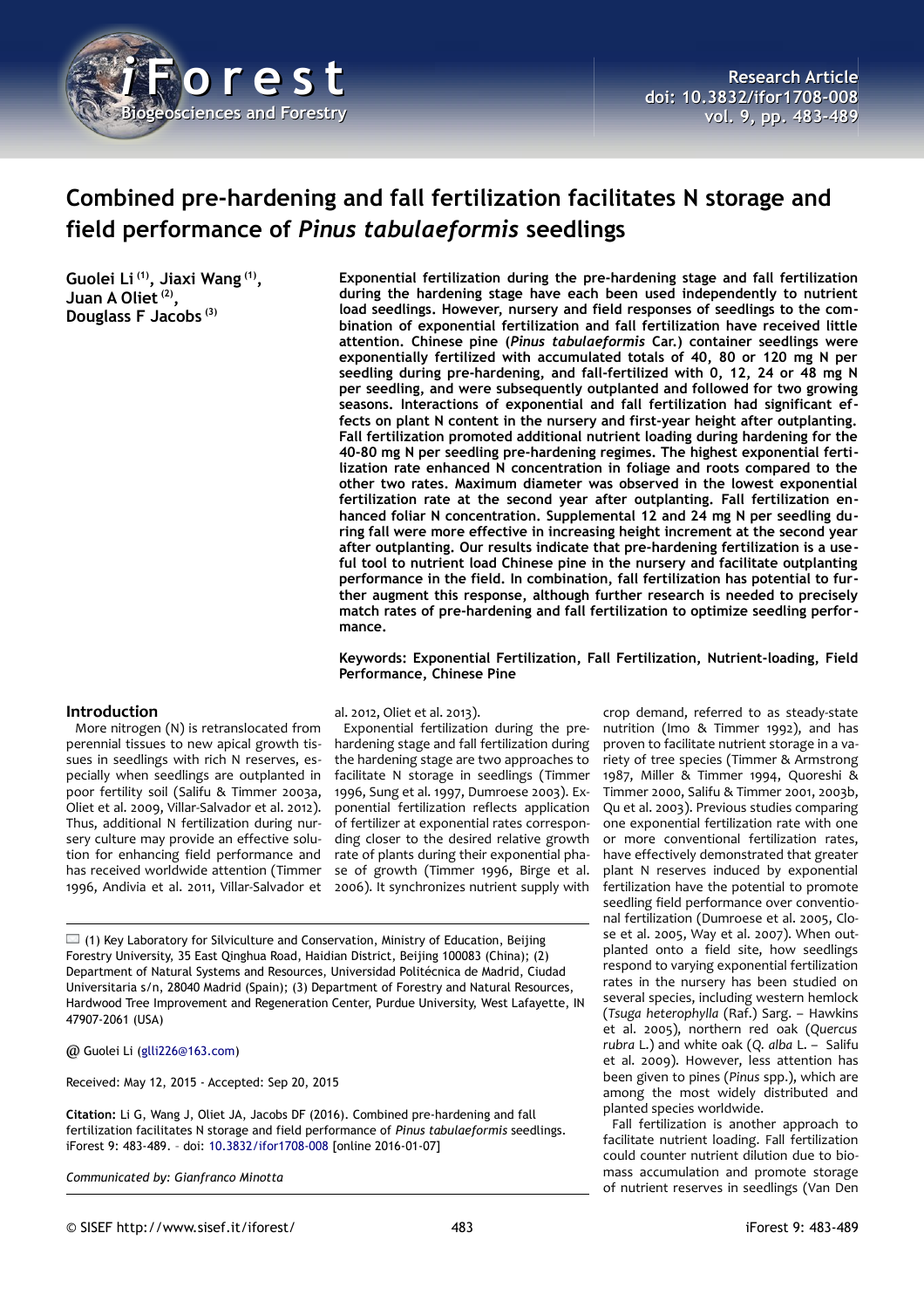Driessche 1985). Therefore, it has been implemented in a variety of tree species such as loblolly pine (*Pinus taeda* L. – Sung et al. 1997), slash pine (*Pinus elliottii* var. *elliottii* Engelm. – Irwin et al. 1998), red pine (*Pinus resinosa* Ait. – Islam et al. 2009), Norway spruce (*P. abies* (L.) Karsten – Rikala et al. 2004, Heiskanen et al. 2009), black spruce (*Picea mariana* Milli.B.S.P. – Boivin et al. 2004), Lutz spruce (*Picea x lutzii* Littl. – Jonsdottir et al. 2013), Douglas-fir (*Pseudotsuga menziesii* (Mirb.) Franco – Van Den Driessche 1985, Margolis & Waring 1986a, Margolis & Waring 1986b), holm oak (*Q. ilex* spp. *ballota* Desf. – Oliet et al. 2011, Andivia et al. 2011), Olga Bay larch (*Larix olgensis* Henry – Li et al. 2012, Zhu et al. 2013).

In addition, the efficacy of fall fertilization on seedling nutrient reserves is dependent on pre-hardening nutrient status (Boivin et al. 2004, Li et al. 2014). If seedlings are provided with high rates of fertilizer and thus have substantial amounts of stored nutrients during the pre-hardening period, then fall fertilization has little additional impact on nutrient reserves (Boivin et al. 2004). For example, in the deciduous Chinese cork oak (*Quercus variabilis* Blume), root N concentration was affected by the interaction of pre-hardening and fall fertilization (Li et al. 2014). Due to variable strategies of nursery fertilization among tree species (Valdecantos et al. 2006), little information is available on how the combination of prehardening and fall fertilization impacts nutrient storage of *Pinus* spp. seedlings.

Stored nutrients in nursery seedlings are often correlated with early seedling survival after outplanting (Van Den Driessche 1985, Villar-Salvador et al. 2012), and nutrient differences among fall fertilization treatments are influenced by pre-hardening fertilization (Boivin et al. 2004, Li et al. 2014). Earlier papers have primarily dealt with the relationship between field performance and pre-hardening or fall fertilization independently (Quoreshi & Timmer 2000, Rikala et al. 2004, Hawkins et al. 2005, Close et al. 2005, Dumroese et al. 2005, Oliet et al. 2011, 2013), but expanded study aimed at understanding how their interactive effects impact nursery and field performance are needed, especially for species of widely planted genera such as *Pinus*.

Chinese pine (*Pinus tabulaeformis* Carr.) is a native evergreen coniferous species and the most widely planted species in northern China. Because of its resistance to drought and low soil fertility, it is planted across a wide range of site types and is often exposed to environmental stresses (Xu et al. 1981, Wu & Feng 1994). Nursery fertilization has been shown to promote Chinese pine seedling nutrient reserves (Huang et al. 2004, Wang 2014), suggesting potential to increase stress resistance and improve outplanting performance (Villar-Salvador et al. 2012, Oliet et al. 2013). Thus, our objectives were to: (1) examine the

combined effects of these two nutrient loading approaches on Chinese pine seedling nutrient storage in the nursery; and (2) assess how field performance responds to the application of combined exponential and fall fertilizations in the nursery. We focused on N because this nutrient is often the most limiting factor for seedling growth in peat-growing media (Folk et al. 1992), is required in the largest amount for intensive nursery culture of conifers (Salifu & Timmer 2003b), and is highly correlated with field performance after outplanting (Villar-Salvador et al. 2012, Oliet et al. 2013). We hypothesized that: (1) pre-hardening and fall fertilization would each promote nutrient reserves in Chinese pine seedling yet vary in their effectiveness; (2) pre-hardening and fall fertilization would be more advantageous in combination than individually; and (3) outplanting performance would be strongly correlated with seedling growth and nutrient storage from the nursery phase.

### **Materials and methods**

#### *Nursery fertilization treatments and outplanting trial*

The experiment was conducted in a greenhouse at the Chinese Academy of Forestry Sciences in Beijing (40° 40' N, 116° 14' E). Our experiment investigated the main and interacting effects of three rates of pre-hardening N fertilization and four rates of N fertilization during hardening (fall fertilization). On 21 February 2010, seeds from a regional seed orchard (National Seed Orchard for Chinese Pine, Qigou Forest Farm, 41 $^{\circ}$  00 $^{\prime}$  N, 118 $^{\circ}$  27 $^{\prime}$  E, 526 m a.s.l.) were sown into plastic containers (8 cm diameter × 8 cm deep, 187 ml capacity) filled with a 3:1 (v:v) peat:vermiculite medium. Thirty containers were randomly assigned to a tray (53 cm long × 44.5 cm wide), providing a density of 127 seedlings  $m^2$ .

Three pre-hardening fertilization rates based on another *Pinus* species study (Miller & Timmer 1994), starting 1 week after germination and continuing for 25 weeks, were tested: (i) 40 mg N per seedling; (ii) 80 mg N per seedling; and (iii) 120 mg N per seedling following exponential (E) functions (McAlister & Timmer 1998, Dumroese et al. 2005). A total of 48 trays were arranged in a completely randomized design with sixteen trays for each rate.

In this study, the average initial N content per seed  $(N_5)$  was determined to be 1.58 mg N. The total number of fertilizations (*t*) was 25. N was supplied as urea (Xilong Chemical Co., China), a N source commonly used in Chinese nurseries. Elemental P and K were supplied as  $KH_2PO_4$  (Guangdong Guanghua Sci-Tech Co. Ltd., China). On 16 August the pre-hardening fertilization was terminated, each seedling received total amounts of 26.2 mg P and 32.9 mg K which were evenly split and applied weekly in addition to the N fertilizer (1 March-16 August, 2010). The desired amounts of N, P

and K were dissolved in distilled water and added manually to each seedling once per week with a hand-sprayer. No micronutrients were applied during the experiment. Seedlings were rinsed after each application to avoid foliar fertilizer burn. Additional irrigation was provided as necessary, about two times each week. The trays on raised benches were rotated every week to minimize edge effect.

Fall fertilization started two weeks after the pre-hardening fertilization ended when most seedlings had already formed the terminal buds, and lasted for four weeks (30 August-20 September, 2010). The doses of N were evenly split and applied weekly as four fall fertilization rates: (i) control (no additional fertilization); (ii) 12 mg N per seedling; (iii) 24 mg N per seedling; and (iv) 48 mg N per seedling. Fall fertilization was applied within each of the three pre-hardening regimes (40, 80, 120 mg N per seedling) as a factorial 3×4 design that was randomly arranged with four replications per treatments combination. The desired amount of N was supplied as urea; 20 ml of appropriate fertigation solution was added by hand to each seedling. On 24 October, all seedlings were moved outdoors to hasten hardening. After 28 November, seedlings were stored under snow cover over winter

Temperature was measured with a JL-18 Series thermometer (Huayan Instrument and Equipment Co., Shanghai, China) at 10 min intervals. From sowing throughout the end of the pre-hardening fertilization, the daily average for day:night temperature in the greenhouse was 25:18 °C, respectively. During the fall N application period and until the seedlings were moved outdoors, greenhouse temperatures averaged 19:14 °C (day:night). Once outside, seedlings were exposed to temperatures averaging 13:9 °C (day: night).

On 1 May 2011, seedlings from the twelve fertility treatments were shipped and outplanted in a previously cultivated land at the Beijing Forestry University Northern Experimental Base at Pingquan, Hebei province  $(41^{\circ} 13' N, 118^{\circ} 40' E)$ . The soil was ploughed before outplanting. Weeds were removed by hand. The site has an average elevation of 765 m a.s.l. with a small slope  $(< 2\%)$ . The depth of soil varied between 45 and 60 cm. The surface soil (0-20 cm) is 73% sand, 11% silt, and 16% clay (a sandy clay loam) with a pH of 6.2 and soil organic carbon of 0.7%. Average total N, available P, and available K were 628.7, 139.5, and 113.5 mg kg<sup>-1</sup>, respectively. The soil was considered to have moderate fertility according to the macronutrient classification criteria (Bao 2000). The area has a temperate continental monsoon climate, characterized by dry winter and spring seasons. During 2011 and 2012, mean annual air temperature was 7.4 °C and 6.8 °C, respectively. Annual rainfall was 486 mm in 2011 and 626 mm in 2012.

The field experiment was arranged as a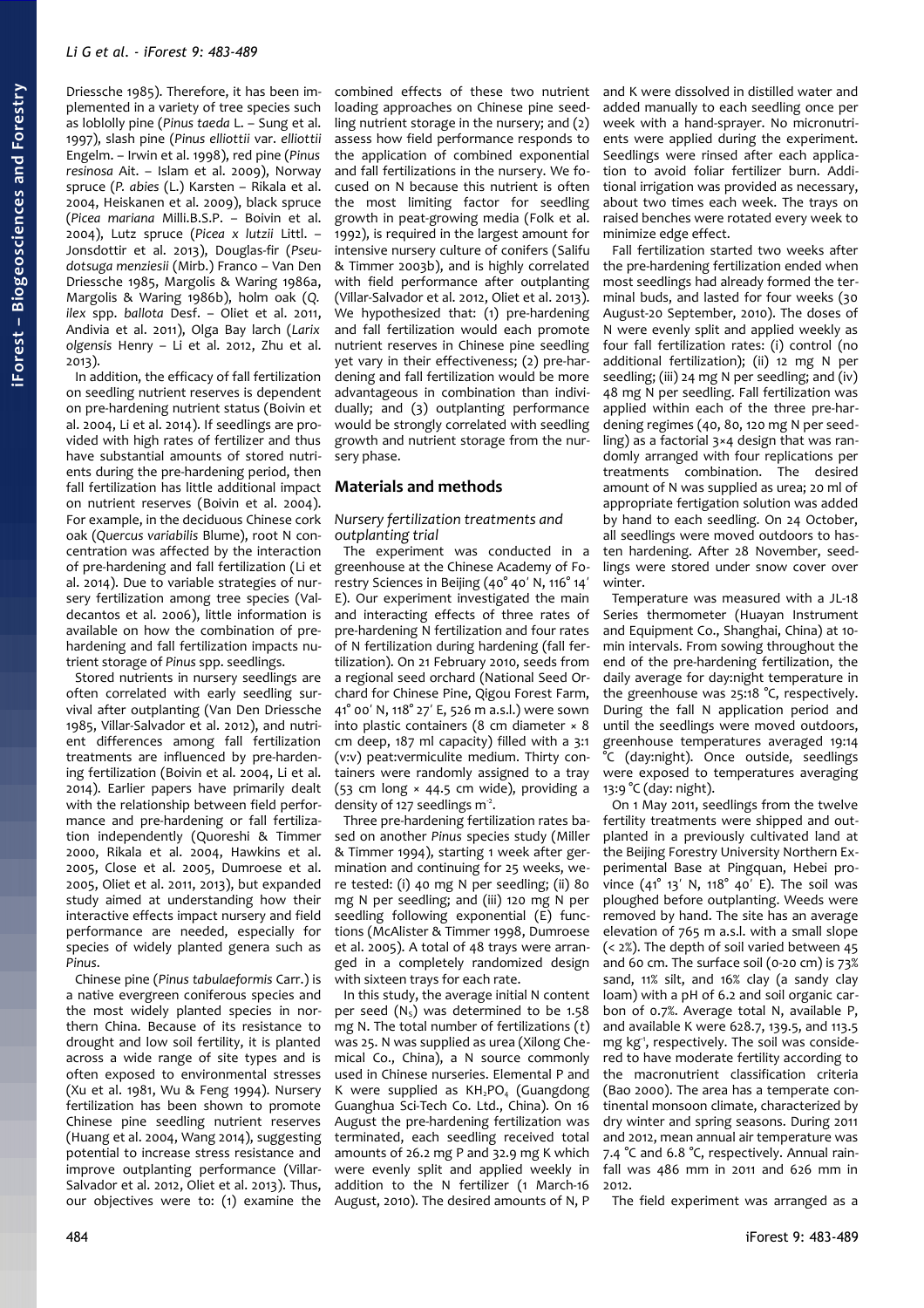<span id="page-2-0"></span>**Tab. 1** - P-values derived from ANOVA of the main effects pre-hardening fertilization (PF), fall fertilization (FF) and of their interac tion effect (PF×FF) on Chinese pine seedling biomass, N concentration and N content prior to plating.

| Source         | df | <b>Biomass</b> |        |        |                                  | N concentration |       |          |                               | N content  |           |       |         |
|----------------|----|----------------|--------|--------|----------------------------------|-----------------|-------|----------|-------------------------------|------------|-----------|-------|---------|
|                |    | ခ်ိန်<br>오     | ω<br>చ | ಕ<br>ě | lant<br>$\overline{\phantom{a}}$ | iage<br>٩       | Stem  | <u>م</u> | 흐<br>$\overline{\phantom{a}}$ | liage<br>오 | ε<br>Stei | 2     | Plant   |
| PF             |    | 0.829          | 0.417  | 0.360  | 0.273                            | < 0.001         | 0.191 | < 0.001  | < 0.001                       | 0.070      | 0.076     | 0.061 | < 0.001 |
| FF             |    | 0.152          | 0.784  | 0.892  | 0.624                            | 0.001           | 0.434 | 0.120    | 0.867                         | 0.373      | 0.493     | 0.248 | 0.137   |
| $PF \times FF$ | 6  | 0.407          | 0.205  | 0.113  | 0.346                            | 0.147           | 0.219 | 0.832    | 0.919                         | 0.520      | 0.375     | 0.083 | 0.010   |

randomized complete block experimental design with four replicates. Each block measured  $14 \times 16.5$  m<sup>2</sup> and was separated from adjacent blocks by 1 m buffers. Fifteen randomly selected seedlings from a tray per treatment were planted in single parallel rows within each block, resulting in a total of 720 seedlings planted. Seedlings were planted in 0.4×0.4×0.4 m manually dug planting holes with a  $1 \times 1.5$  m<sup>2</sup> spacing.

# *Harvesting and measurements*

Seedlings were sampled prior to planting to evaluate biomass allocation and N storage responses to nursery fertilization. Thirty-two seedlings per nursery fertilization treatment (eight seedlings per replicated tray) were randomly chosen. After carefully washing, seedlings were separated into needles, stems and roots. Organs of seedlings were oven-dried at 65 °C for 48 h to determine biomass. Organ N concentration was determined from a composite sample of eight seedlings for each treatment from a tray using semi-micro Kjeldahl distillation (Bremner & Mulvaney 1982).

Immediately after planting on 2 May 2011, seedling height and diameter were measured  $(T_1)$ . When seedling growth ceased in late October of 2011  $(T_2)$  and 2012  $(T_3)$ , survival, height and diameter were measured. Survival was calculated as the number of saplings of the original fifteen remaining alive for each nursery-treatment replicate

at the time of each annual measurement. Diameter was measured at ground rate on each tree stem, and total seedling height was measured from the root collar to the tip of the terminal bud. Net increment of height in cm (or diameter in mm) was defined as the difference observed between  $T_2$ and  $T_1$ , and between  $T_3$  and  $T_2$ .

# *Statistical analyses*

Effects of pre-hardening fertilization (3 rates), fall fertilization (4 rates), and their interactions were assessed using a twoway analysis of variance (ANOVA) applied on a completely randomized design at the nursery experiment and on a randomized complete block design in the outplanting trial. When ANOVA results showed a significant effect, *post-hoc* Duncan's test was carried out for multiple comparisons among treatments (α=0.05). Statistical analyses were performed using SPSS® 16.0 (Chicago, Illinois, USA). The "explore" function of SPSS was used to examine data prior to ANOVA, and survival was arsine-transformed to fulfill normality and variance homogeneity requirements.

# **Results**

# *Nursery phase*

Fertilization factors and its interaction did not significantly affect biomass of specific organs or the whole plant [\(Tab. 1\)](#page-2-0). The foliage, stem, and root biomass of seedlings averaged 0.33 ± 0.01, 0.16 ± 0.001, and 0.40 ± 0.01 g, respectively. N concentration in foliage, root and whole plant was higher at 120 than at 40 and 80 mg N per seedling of per-hardening fertilization. Fall fertilization enhanced foliar N concentration relative to the control [\(Tab. 1,](#page-2-0) [Fig. 1\)](#page-2-1). Organ N content did not differ among pre-hardening fertilization or fall fertilization, although prehardening fertilization marginally affected N content of three organs [\(Tab. 1\)](#page-2-0). Overall mean of N content was  $7.7 \pm 0.16$ ,  $3.5 \pm 1$ 0.08, and  $6.7 \pm 0.13$  mg in foliage, stem and root, respectively. The N content of whole plants, however, was influenced by the interaction of pre-hardening fertilization and fall fertilization [\(Tab. 1,](#page-2-0) [Fig. 2\)](#page-3-0). At the lowest pre-hardening fertilization regime (40 mg N per seedling), 24 mg N per seedling of fall fertilization significantly increased the N content. At 80 mg N per seedling of pre-hardening fertilization regime, 12 mg N per seedling of fall fertilization yielded a similar effect.

# *Field performance*

For all field attributes, the interaction of pre-hardening fertilization and fall fertilization only had a significant effect on total height at the first growing season after outplanting [\(Tab. 2\)](#page-3-1). The combination of pre-hardening at 40 mg N per seedling and 24 mg N per seedling of fall fertilization (24 mg) yielded the maximum height [\(Fig. 2\)](#page-3-0). Within the highest pre-hardening fertiliza-

<span id="page-2-1"></span>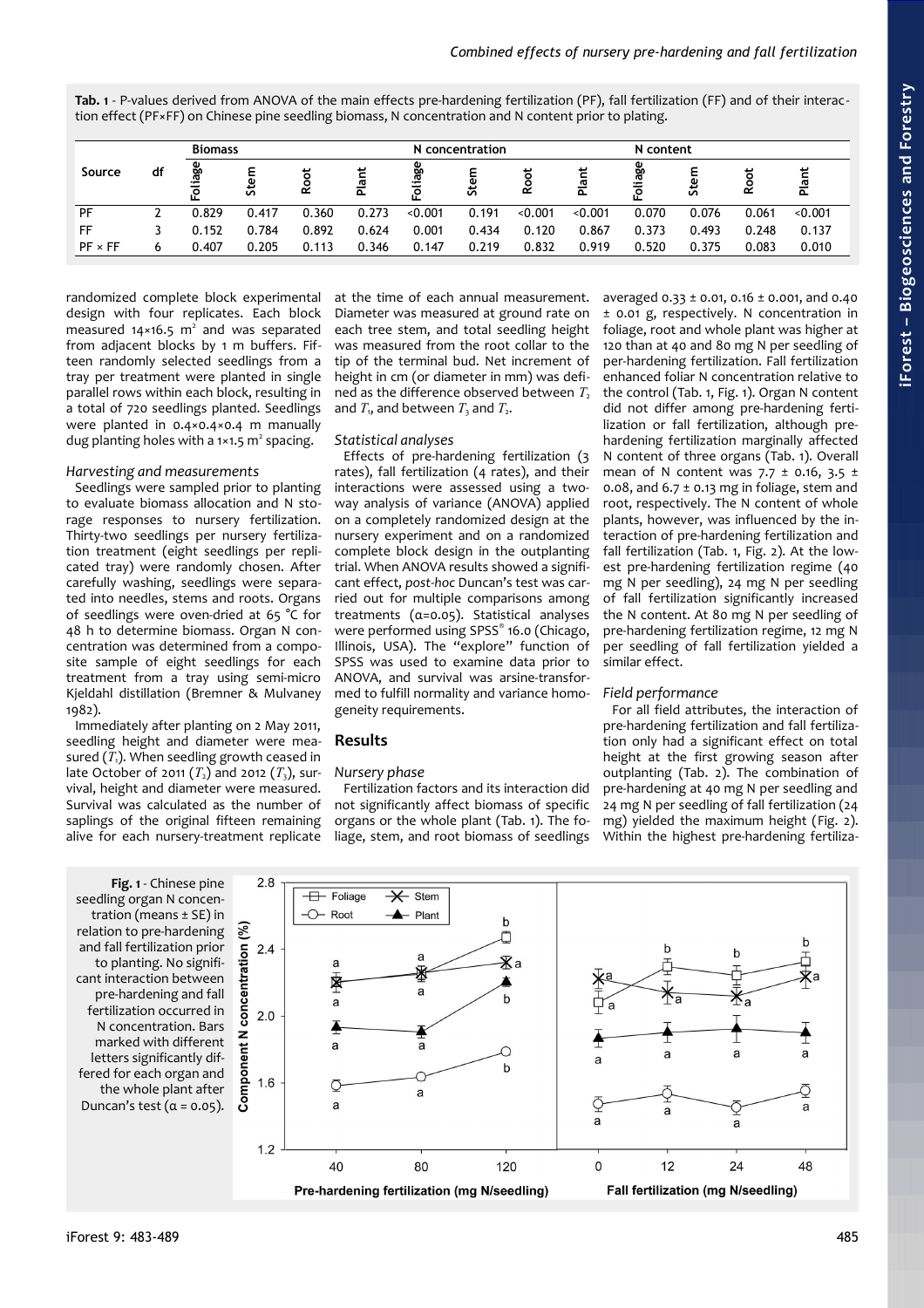

<span id="page-3-0"></span>**Fig. 2** - Effect of combination treatments between pre-hardening fertilization and fall fertilization (0, 12, 24, 48) on Chinese pine seedling N content (mg N/ seedling) prior to planting and total height (cm) at the end of first growing season (2011) after planting. Means ± SE marked with different letters significantly differed after Duncan's test  $(\alpha = 0.05)$ .

<span id="page-3-1"></span>**Tab. 2** - P*-*values derived from ANOVA of main effects pre-hardening fertilization (PF), fall fertilization (FF) and of their interaction effect (PF×FF) on Chinese pine seedlings survival, total height, diameter and their increments prior to planting (Initial), at the end of first (2011) and second (2012) growing seasons after planting.

| Source | Height                  |       |       | Height<br>increment |      | <b>Diameter</b>                                             |      |      | <b>Diameter</b><br>increment |          | <b>Survival</b> |       |
|--------|-------------------------|-------|-------|---------------------|------|-------------------------------------------------------------|------|------|------------------------------|----------|-----------------|-------|
|        | nitial                  | 2011  | 2012  | 2011                | 2012 | nitial                                                      | 2011 | 2012 | ↽<br>201                     | N<br>201 | ᠇<br>201        | 2012  |
| PF     | 0.028                   |       |       |                     |      | 0.054 0.079 0.005 0.231 0.002 0.088 0.004 0.022 0.005 0.161 |      |      |                              |          |                 | 0.373 |
| FF     | 0.458                   | 0 087 | 0.031 | 0.021               |      | 0.029 0.303 0.201 0.309 0.138 0.366 0.458 0.793             |      |      |                              |          |                 |       |
|        | $P$ F $\times$ FF 0.780 | 0.026 |       |                     |      | 0.682 0.077 0.699 0.094 0.677 0.786 0.937 0.834 0.847 0.598 |      |      |                              |          |                 |       |

tion regime, 24 and 48 mg N per seedling of fall fertilization decreased height compared to the control.

Pre-hardening fertilization had no significant effect on survival either during the first or second growing season [\(Tab. 2\)](#page-3-1). Survival of 40, 80 and 120 mg N per seedling of pre-hardening fertilization was 90%, 95%, and 89% in the first growing season, and was 79%, 79%, and 70% in the second growing season, respectively. Pre-planting height was superior for the highest prehardening fertilization rate. However, first-



<span id="page-3-2"></span>**Fig. 3** - Chinese pine seedlings total height, diameter and their increments in relation to pre-hardening and fall fertilization at planting (Initial), at the end of first and second growing seasons after planting. Error bars represent SE of increments at the end of first and second growing seasons, and of size prior to planting. Bars marked with different capital and lower case letters significantly differed for total height (diameter) and its increment according to Duncan's test  $(\alpha =$ 0.05), respectively. Comparison letters for first-year height are not presented owing to an occurring interaction.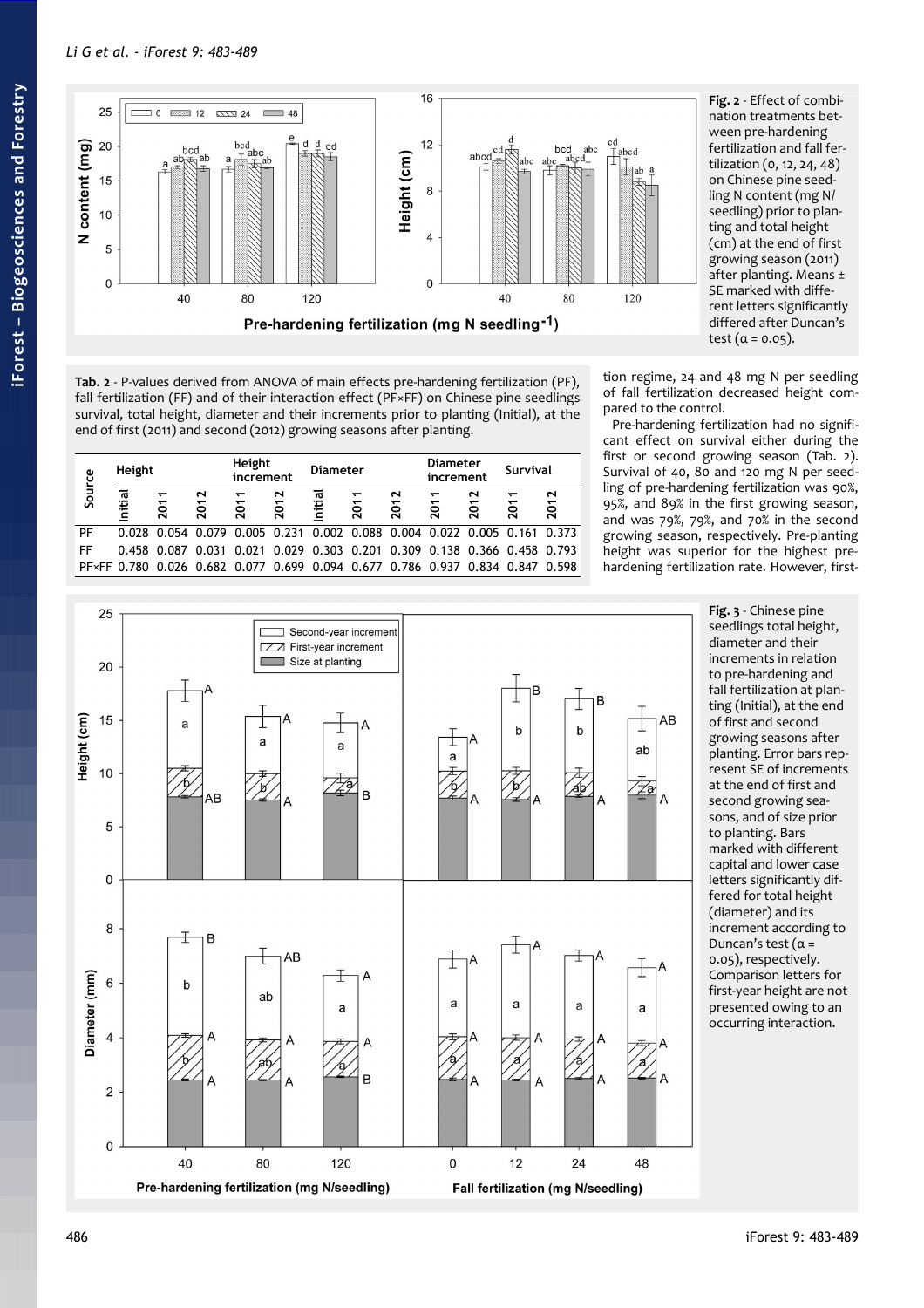## *Combined effects of nursery pre-hardening and fall fertilization*

year height increment of later rate was minimum. There was no significant difference in second-year height among prehardening rates. The dominance of total height in the highest exponential fertilization vanished at end of the second growing season [\(Tab. 2,](#page-3-1) [Fig. 3\)](#page-3-2). Both first-year and second-year diameter increments were superior in the 40 mg N per seedling of prehardening fertilization treatment, with the greatest diameter occurring in the lowest pre-hardening fertilization rate at the end of second growing season [\(Tab. 2,](#page-3-1) [Fig. 3\)](#page-3-2).

Fall fertilization also did not affect survival of Chinese pine seedlings. Survival of the control, 12, 24 and  $48$  mg N per seedling of fall fertilization was 92%, 93%, 93%, and 87% in the first growing season, and was 81%, 74%, 77%, and 73% in the second growing season, respectively. Preplanting height and diameter were similar between fall-unfertilized and fertilized seedlings. Compared to the control, significant height increments in 12 and 24 mg N per seedling of fall fertilization treatments were not observed until the second growing season.

# **Discussion**

## *Effect of pre-hardening fertilization on nursery and field performance*

Under luxury N consumption, seedling dry mass remains unchanged but tissue N content continuously increases (Timmer 1996, McAlister & Timmer 1998, Salifu & Timmer 2003a, Birge et al. 2006). As defined by the conceptual model (Timmer 1996), absence of effects of exponential fertilization on biomass indicated that 40 mg N already reflected luxury consumption for the studied seedlings. This result is similar to our previous study on Chinese pine seedlings (Wang et al. 2015). Deficiency, luxury consumption, and toxicity have been determined in species of *Quercus* and *Picea* by evaluating the nursery response to more than six exponential fertilization rates (Salifu & Timmer 2003b, Birge et al. 2006, Salifu & Jacobs 2006). For red pine, Timmer & Armstrong (1987) proposed that 9.75 mg N yielded luxury consumption. In another study of red pine, however, 25 mg N was not designated as luxury consumption because a significant increase in biomass was still detected at 75 mg N (Miller & Timmer 1994). These conflicting results for *Pinus* spp. suggest that a wider range of nutrient availability should be tested to more accurately quantify N luxury consumption under varying cultural systems.

In recent years, there has been a trend to determine nursery fertilization in light of field performance on a specific site condition as well as seedling biomass and nutrient reserves accumulated during nursery growth (Hawkins et al. 2005, Heiskanen et al. 2009, Oliet et al. 2009, Jonsdottir et al. 2013, Villar-Salvador et al. 2013). For example, in very dry Mediterranean environments some studies showed that seedlings with low nutrient concentration or content performed better (Trubat et al. 2008, 2010, Cortina et al. 2013), whereas other studies indicated that increased tissue nutrient reserves improves seedling field performance (Luis et al. 2009, Cuesta et al. 2010, Villar-Salvador et al. 2012, Oliet et al. 2013). These contrasting results suggest that insight into nursery fertilization and field outplanting should be further tested, in particular with relation to climatic planting conditions or soil characteristics. In the present study, greater plant N reserves induced by the highest exponential fertilization rate did not promote survival and growth performance in the following two growing seasons. In contrast, the lowest pre-hardening fertilization rate (40 mg) yielded desirable growth performance. These findings suggest that, under the relatively dry conditions of our study, rational reduction of nursery fertilization might be a choice to improve seedling outplanted performance once these nursery fertilization rates are within the luxury range.

## *Effect of fall fertilization on nursery and field performance*

The benefit of fall fertilizer on enhancement of foliage N concentration was found in Chinese pine as well as other tree seedlings (Margolis & Waring 1986a, Sung et al. 1997, Irwin et al. 1998, Heiskanen et al. 2009, Jonsdottir et al. 2013). This result is consistent with the goal of fall fertilization to nutrient load by enhancing foliar N concentration (Dumroese 2003). Increased foliar N concentration in fall-fertilized Chinese pine seedlings did not facilitate foliar N content, in accordance with that reported for holm oak seedling (Oliet et al. 2011) but in contrast to results for Douglas-fir, loblolly pine, and Norway spruce seedlings (Margolis & Waring 1986a, Sung et al. 1997, Heiskanen et al. 2009). Lack of increased foliar N content could be attributed to the absence of increasing foliar biomass of fallfertilized seedlings, as per other previous studies (Irwin et al. 1998, Oliet et al. 2011).

The present and earlier findings of fall fertilization indicated mixed survival and growth responses to increased foliar N concentration. Fall fertilization had no effect on survival of Chinese pine, corresponding to results for Norway spruce, Douglasfir, and Lutz spruce (Van Den Driessche 1988, Heiskanen et al. 2009, Jonsdottir et al. 2013). However, reduced survival was reported in fall-fertilized longleaf pine (*Pinus palustris* Mill.) seedlings (Shoulders 1959). Pre-planting diameter and height of fall-fertilized seedlings was similar to that of non fall-fertilized seedlings for Chinese pine and several other species (Margolis & Waring 1986b, Irwin et al. 1998, Heiskanen et al. 2009, Oliet et al. 2011). These trends were maintained in first-year diameter for Chinese pine, which was contrary to that reported for slash pine seedlings (Irwin et al. 1998). For height, favorable effects of fall fertilization did not appear until the second growing season in our study, despite frequent reports of improved first-year height growth in fall fertilized seedlings (Margolis & Waring 1986b, Irwin et al. 1998, Heiskanen et al. 2009). Inconclusive growth performance across these studies again demonstrates that comprehensive consideration of both nursery and field performance determines rational N supply in the nursery for seedling production to meet a particular site condition. Overall, 12 and 24 mg N fall fertilization rates are more effective during hardening for Chinese pine seedling in terms of foliar N concentration prior to planting, and total height and height increment at the second year after outplanting.

*Interaction between pre-hardening and fall fertilization on nursery seedling N storage and subsequent field performance*

In previous studies investigating fall fertilization, seedlings generally received the same dose of pre-hardening fertilization and were subsequently fall-fertilized at multiple treatment rates (Van Den Driessche 1988, Irwin et al. 1998, Heiskanen et al. 2009, Jonsdottir et al. 2013). This precludes the ability to distinguish how pre-hardening fertilization affects fall fertilization; and the use of a single pre-hardening fertilization rate potentially contributes to the inconsistent results of fall fertilization among studies. For black spruce seedlings, interactions influenced both N concentration and content of the whole plant (Boivin et al. 2004). Interaction only occurred in root N concentration of Chinese cork oak seedlings (Li et al. 2014) and in N content of the whole plant for Chinese pine in our study. Additionally, fall fertilization had adverse effects on N content when seedlings were fertilized at the pre-hardening rate of 120 mg N, indicating that this rate may have the approximated optimal nutrient input whereas additional fertilization has proven to induce some toxicity (Jacobs & Timmer 2005).

First-year height after outplanting indicated that fall fertilization had a slightly advantageous effect under 40 and 80 mg N per seedling of pre-hardening fertilization regimes, whereas negative impacts were observed at the highest rate. This could be related to incipient toxicity for seedlings fertilized at 120 mg that were subsequently fertilized with additional N in the fall. This interactive effect of pre-hardening and fall fertilization was transitory and vanished at the second-year of outplanting.

### **Conclusions**

Based on nursery seedling growth and N content during the pre-hardening period, the three pre-hardening fertilization rates (40, 80 and 120 mg N) induced luxury consumption of Chinese pine seedlings. Fall fertilization of seedlings that received 40- 80 mg N per seedling during pre-hardening further N loaded Chinese pine. For the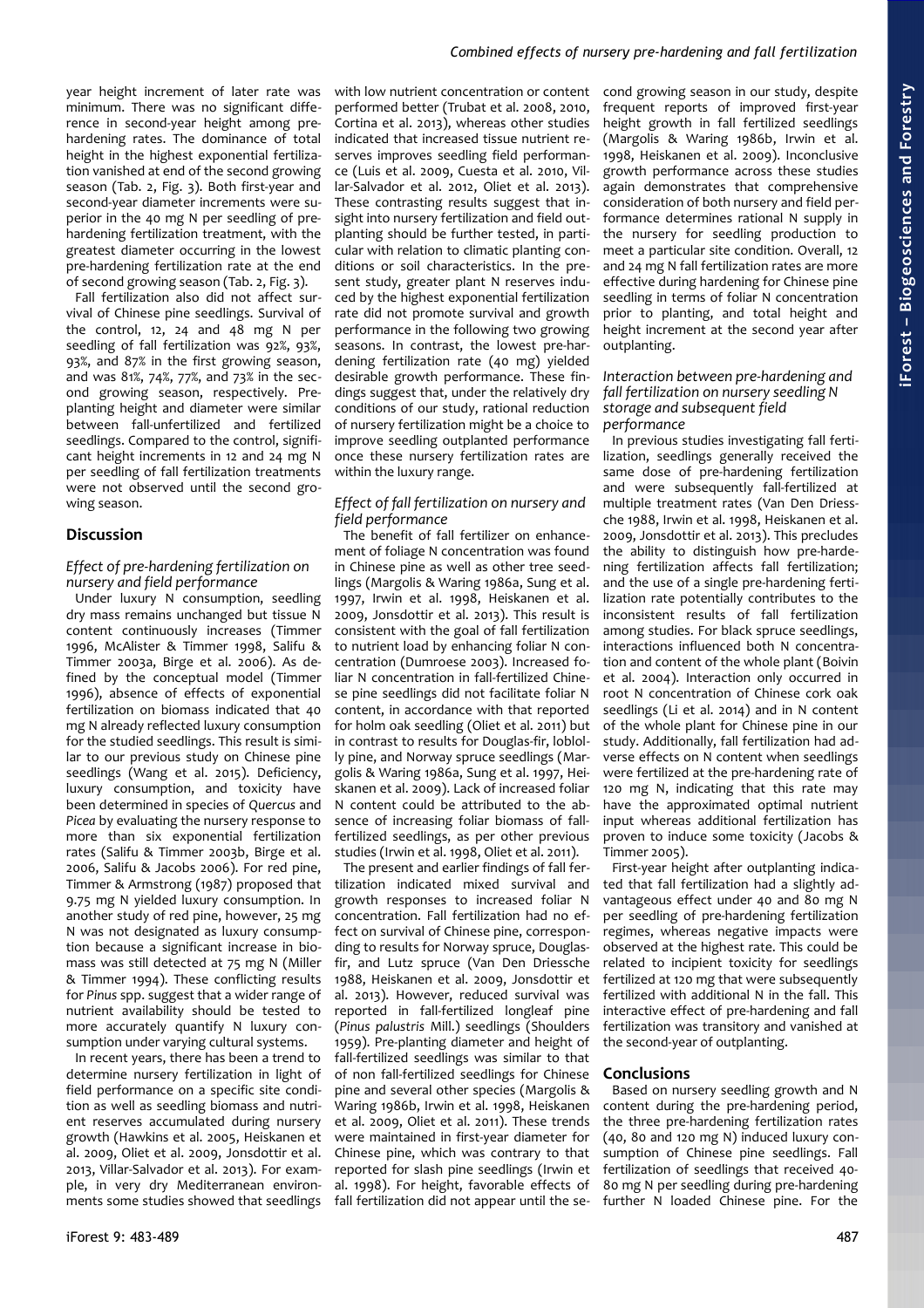highest pre-hardening fertilization rate, however, fall fertilization decreased N content.

Maximum diameter was observed in the lowest nursery exponential fertilization rate at the second year after outplanting. Supplemental fertilization during fall with 12 and 24 mg N per seedling were more effective in enhancing both total height and height increment at the second year after outplanting. Considering nursery and field performance, fertilization cost and potential nitrate leaching risks, combining pre-hardening fertilization with fall fertilization may serve as a more effective means to promote N storage and outplanting growth as compared with pre-hardening fertilization alone. Further research is needed, however, to optimize application rates under this fertilization scheme for Chinese pine and other important reforestation species under varying cultural regimes.

#### **Acknowledgements**

The study was funded by the Fundamental Research Funds for the Central Universities, China (contract no. TD2011-08). We specially thank the Meteorological Bureau of Pingquan County for assistance with providing weather data.

#### **References**

- Andivia E, Fernández M, Vázquez-Piqué J (2011). Autumn fertilization of *Quercus ilex* ssp. *ballota* (Desf.) Samp. nursery seedlings: effects on morpho-physiology and field performance. Annals of Forest Science 68: 543-553. - doi: [10.1007/s13595-011-0048-4](http://dx.doi.org/10.1007/s13595-011-0048-4)
- Bao SD (2000). Soil and agricultural chemistry analysis. Chinese Agriculture Press, Beijing, China, pp. 522.
- Birge ZKD, Salifu KF, Jacobs DF (2006). Modified exponential nitrogen loading to promote morphological quality and nutrient storage of bareroot-cultured *Quercus rubra* and *Quercus alba* seedlings. Scandinavian Journal of Forest Research 21: 306-316. - doi: [10.1080/028275806007](http://dx.doi.org/10.1080/02827580600761611) [61611](http://dx.doi.org/10.1080/02827580600761611)
- Boivin JR, Salifu KF, Timmer VR (2004). Late-season fertilization of *Picea mariana* seedlings: intensive loading and outplanting response on greenhouse bioassays. Annals of Forest Science 61: 737-745. - doi: [10.1051/forest:2004073](http://dx.doi.org/10.1051/forest:2004073)
- Bremner JM, Mulvaney CS (1982). Nitrogentotal. In: "Methods of Soil Analysis" (Page AL ed). American Society of Agronomy, Madison, WI, USA, pp. 595-624.
- Close DC, Bail I, Hunter S, Beadle CL (2005). Effects of exponential nutrient-loading on morphological and nitrogen characteristics and on after-planting performance of *Eucalyptus globulus* seedlings. Forest Ecology and Management 205: 397-403. - doi: [10.1016/j.foreco.2004.10.041](http://dx.doi.org/10.1016/j.foreco.2004.10.041)
- Cortina J, Vilagrosa A, Trubat R (2013). The role of nutrients for improving seedling quality in drylands. New Forests 44: 719-732. - doi: [10.1007](http://dx.doi.org/10.1007/s11056-013-9379-3) [/s11056-013-9379-3](http://dx.doi.org/10.1007/s11056-013-9379-3)
- Cuesta B, Villar-Salvador P, Puértolas J, Jacobs DF, Rey-Benayas JM (2010). Why do large, nitrogen rich seedlings better resist stressful

transplanting conditions? A physiological analysis in two functionally contrasting Mediterranean forest species. Forest Ecology and Management 260: 71-78. - doi: [10.1016/j.foreco.2010.](http://dx.doi.org/10.1016/j.foreco.2010.04.002) [04.002](http://dx.doi.org/10.1016/j.foreco.2010.04.002)

Dumroese RK (2003). Hardening fertilization and nutrient loading of conifer seedlings. In: Proceedings of the "Forest and Conservation Nursery Associations – 2002" (Riley LE, Dumroese RK, Landis TD eds). Proceedings RMRS-P-28, Rocky Mountain Research Station, USDA Forest Service, Ogden, UT, USA, pp. 31-36. [online] URL: [http://www.fs.fed.us/rm/pubs/rmrs\\_](http://www.fs.fed.us/rm/pubs/rmrs_p028.pdf?#page=37) [p028.pdf?#page=37](http://www.fs.fed.us/rm/pubs/rmrs_p028.pdf?#page=37)

- Dumroese RK, Page-Dumroese DS, Salifu KF, Jacobs DF (2005). Exponential fertilization of *Pinus monticola* seedlings: nutrient uptake efficiency, leaching fractions, and early outplanting performance. Canadian Journal of Forest Research 35: 2961-2967. - doi: [10.1139/X05-226](http://dx.doi.org/10.1139/X05-226)
- Folk RS, Timmer VR, Scarrat JB (1992). Evaluating peat as a growing medium for jack pine seedlings. 1. Conventional laboratory indices. Canadian Journal of Forest Research 22: 945- 949. - doi: [10.1139/x92-127](http://dx.doi.org/10.1139/x92-127)
- Hawkins BJ, Burgess D, Mitchell AK (2005). Growth and nutrient dynamics of western hemlock with conventional or exponential greenhouse fertilization and planting in different fertility conditions. Canadian Journal of Forest Research 35: 1002-1016. - doi: [10.1139/X05-026](http://dx.doi.org/10.1139/X05-026)

Heiskanen J, Lahti M, Luoranen J, Rikala R (2009). Nutrient loading has a transitory effect on the nitrogen status and growth of outplanted Norway spruce seedlings. Silva Fennica 43: 249-260. - doi: [10.14214/sf.210](http://dx.doi.org/10.14214/sf.210)

Huang GY, Dong LF, Qi FM (2004). Fertilization effect and application of diagnosis and recommendation integrated system in container system seedling raising of *Pinus tabulaeformis*. Journal of West China Forestry Science 33 (3): 26-29.

Imo M, Timmer VR (1992). Nitrogen uptake of Mesquite seedlings at conventional and exponential fertilization regimes. Soil Science Society of American Journal 56: 927-934. - doi: [10.213](http://dx.doi.org/10.2136/sssaj1992.03615995005600030041x) [6/sssaj1992.03615995005600030041x](http://dx.doi.org/10.2136/sssaj1992.03615995005600030041x)

Irwin KM, Duryea ML, Stone EL (1998). Fall-applied nitrogen improves performance of 1-0 slash pine nursery seedlings after outplanting. Southern Journal of Applied Forestry 22: 111-116. [online] URL: [http://www.ingentaconnect.com/](http://www.ingentaconnect.com/content/saf/sjaf/1998/00000022/00000002/art00010) [content/saf/sjaf/1998/00000022/00000002/art0](http://www.ingentaconnect.com/content/saf/sjaf/1998/00000022/00000002/art00010)  $0010$ 

Islam MA, Apostol KG, Jacobs DF, Dumroese RK (2009). Fall fertilization of *Pinus resinosa* seedlings: nutrient uptake, cold hardiness, and morphological development. Annals of Forest Science 66. - doi: [10.1051/forest/2009061](http://dx.doi.org/10.1051/forest/2009061)

Jacobs DF, Timmer VR (2005). Fertilizer-induced changes in rhizosphere electrical conductivity: relation to forest tree seedling root system growth and function. New Forests 30: 147-166. doi: [10.1007/s11056-005-6572-z](http://dx.doi.org/10.1007/s11056-005-6572-z)

Jonsdottir RJ, Sigurdsson BD, Lindström A (2013). Effects of nutrient loading and fertilization at planting on growth and nutrient status of Lutz spruce (*Picea x lutzii*) seedlings during the first growing season in Iceland. Scandinavian Journal of Forest Research 28: 631-641. doi: [10.1080/02827581.2013.824503](http://dx.doi.org/10.1080/02827581.2013.824503)

- Li GL, Liu Y, Zhu Y, Li QM, Dumroese RK (2012). Effect of fall-applied nitrogen on growth, nitrogen storage, and frost hardiness of bareroot *Larix olgensis* seedlings. Silva Fennica 46: 345- 354. - doi: [10.14214/sf.45](http://dx.doi.org/10.14214/sf.45)
- Li GL, Zhu Y, Liu Y, Wang JX, Liu JJ, Dumroese RK (2014). Combined effects of pre-hardening and fall fertilization on nitrogen translocation and storage in *Quercus variabilis* seedlings. European Journal of Forest Research 133: 983-992. doi: [10.1007/s10342-014-0816-4](http://dx.doi.org/10.1007/s10342-014-0816-4)
- Luis VC, Puértolas J, Climent J, Peters J, González-Rodriguez A, Morales D, Jiménez M (2009). Nursery fertilization enhances survival and physiological status in Canary Island pine (*Pinus canariensis*) seedlings planted in a semiarid environment. European Journal of Forest Research 128: 221-229. - doi: [10.1007/s10342-009-](http://dx.doi.org/10.1007/s10342-009-0257-7) [0257-7](http://dx.doi.org/10.1007/s10342-009-0257-7)
- Margolis HA, Waring RH (1986a). Carbon and nitrogen allocation patterns of Douglas-fir seedlings fertilized with nitrogen in autumn. I. Overwinter metabolism. Canadian Journal of Forest Research 16: 897-902. - doi: [10.1139/x86-](http://dx.doi.org/10.1139/x86-160) [160](http://dx.doi.org/10.1139/x86-160)
- Margolis HA, Waring RH (1986b). Carbon and nitrogen allocation patterns of Douglas-fir seedlings fertilized with nitrogen in autumn. II. Field performance. Canadian Journal of Forest Research 16: 903-909. - doi: [10.1139/x86-161](http://dx.doi.org/10.1139/x86-161)
- McAlister JA, Timmer VR (1998). Nutrient enrichment of white spruce seedlings during nursery culture and initial plantation establishment. Tree Physiology 18: 195-202. - doi: [10.1093/tree](http://dx.doi.org/10.1093/treephys/18.3.195) [phys/18.3.195](http://dx.doi.org/10.1093/treephys/18.3.195)
- Miller BD, Timmer VR (1994). Steady-state nutrition of *Pinus resinosa* seedlings: response to nutrient loading, irrigation and hardening regimes. Tree Physiology 14: 1327-38. - doi: [10.1093/](http://dx.doi.org/10.1093/treephys/14.12.1327) [treephys/14.12.1327](http://dx.doi.org/10.1093/treephys/14.12.1327)
- Oliet JA, Tejada M, Salifu KF, Collazos A, Jacobs DF (2009). Performance and nutrient dynamics of holm oak (*Quercus ilex* L.) seedlings in relation to nursery nutrient loading and post-transplant fertility. European Journal of Forest Research 128: 253-263. - doi: [10.1007/s10342-009-](http://dx.doi.org/10.1007/s10342-009-0261-y)  $0261 - y$
- Oliet JA, Salazar JM, Villar R, Robredo E, Valladares F (2011). Fall fertilization of Holm oak affects N and P dynamics, root growth potential, and post-planting phenology and growth. Annals of Forest Science 68: 647-656. - doi: [10.1007/s13595-011-0060-8](http://dx.doi.org/10.1007/s13595-011-0060-8)
- Oliet JA, Puértolas J, Planelles R, Jacobs DF (2013). Nutrient loading of forest tree seedlings to promote stress resistance and field performance: a Mediterranean perspective. New Forests 44: 449-469. - doi: [10.1007/s11056-013-93](http://dx.doi.org/10.1007/s11056-013-9382-8) [82-8](http://dx.doi.org/10.1007/s11056-013-9382-8)
- Qu LY, Ali M, Quoreshi AM, Koike T (2003). Root growth characteristics, biomass and nutrient dynamics of seedlings of two larch species raised under different fertilization regimes. Plant and Soil 255: 293-302. - doi: [10.1023/A:1026159](http://dx.doi.org/10.1023/A:1026159709246) [709246](http://dx.doi.org/10.1023/A:1026159709246)
- Quoreshi AM, Timmer VR (2000). Early outplanting performance of nutrient-loaded containerized black spruce seedlings inoculated with Laccaria bicolor: a bioassay study. Canadian Journal of Forest Research 30: 744-752. - doi: [10.1139/x00-003](http://dx.doi.org/10.1139/x00-003)